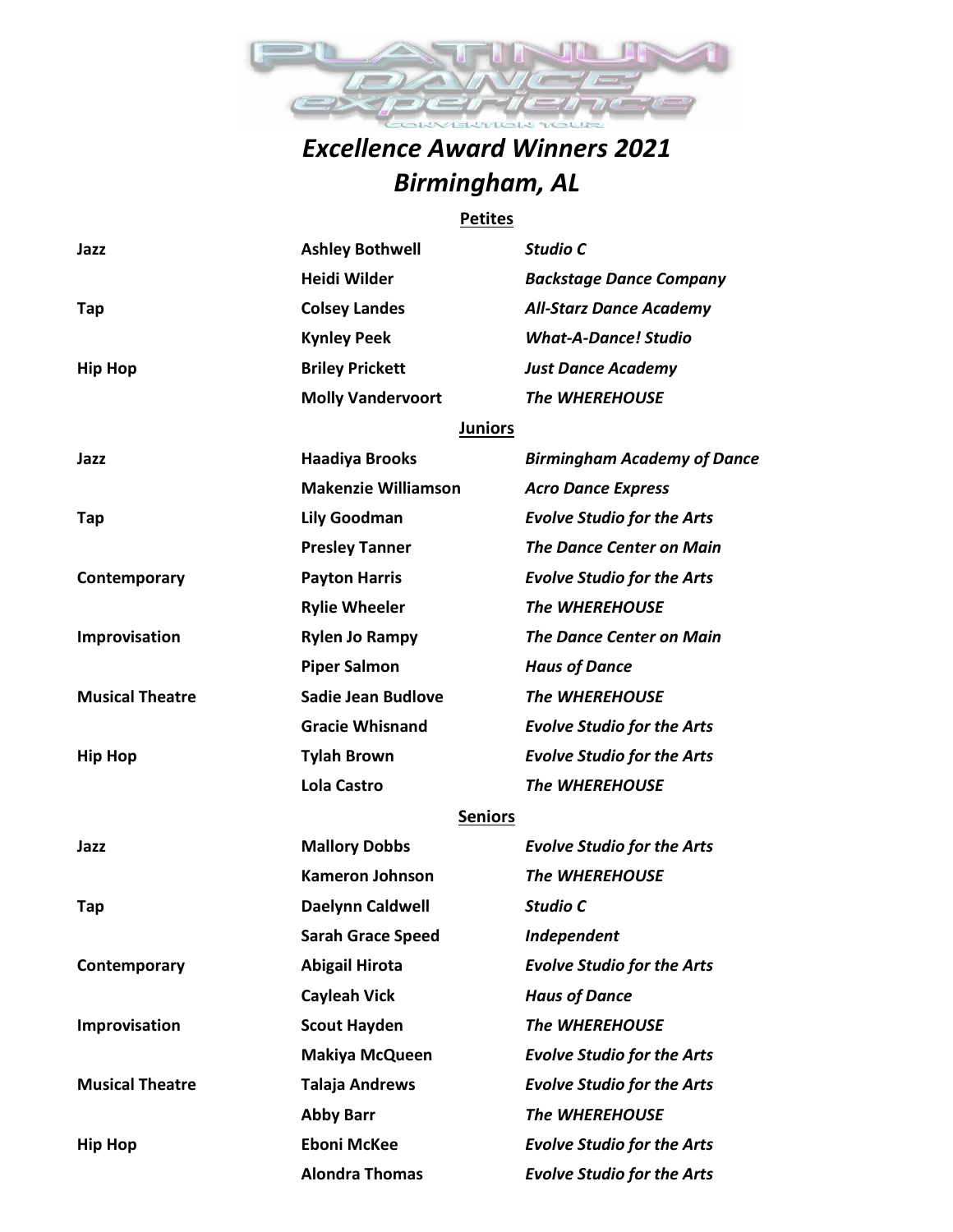

## *Scholarship Award Winners 2021 Birmingham, AL* **Petites**

| <b>Olivia Allen</b>       | <b>Progressive Academy of Dance</b>              |
|---------------------------|--------------------------------------------------|
| Alia Johnson              | <b>Evolve Studio for the Arts</b>                |
| <b>Glenn Layla</b>        | Studio C                                         |
| <b>Emma Morris</b>        | <b>Haus of Dance</b>                             |
| <b>Ashley Bothwell</b>    | Studio C                                         |
| <b>Daniel Hardison</b>    | <b>Kohl Academy of Performing Arts</b>           |
| <b>Molly Vandervoort</b>  | <b>The WHEREHOUSE</b>                            |
| <b>Piper Walsh</b>        | Studio C                                         |
| <b>Auri Jenkins</b>       | <b>Evolve Studio for the Arts</b>                |
| <b>Bella June Long</b>    | <b>Kohl Academy of Performing Arts</b>           |
| <b>Heidi Wilder</b>       | <b>Backstage Dance Company</b>                   |
| <b>Shelby Willmon</b>     | <b>Just Dance Academy</b>                        |
| <b>Kellie Chambers</b>    | <b>Evolve Studio for the Arts</b>                |
| <b>Adelyn Tevaga</b>      | <b>What-A-Dance! Studio</b>                      |
| <b>Juniors</b>            |                                                  |
| <b>Azalyn Callahan</b>    | <b>Premier Dance Company</b>                     |
| <b>Jordyn Donner</b>      | <b>Beverly's Dance Gardendale</b>                |
| <b>Trinity Goodin</b>     | <b>Evolve Studio for the Arts</b>                |
| <b>Payton Minisee</b>     | <b>Progressive Academy of Dance</b>              |
| <b>Brynlee Brown</b>      | <b>Haus of Dance</b>                             |
| <b>Laila Harris</b>       | <b>Evolve Studio for the Arts</b>                |
| <b>Gracie Long</b>        | <b>Ginger Brown's Academy of Performing Arts</b> |
| <b>Mary Charles Owens</b> | <b>Haus of Dance</b>                             |
| <b>Haadiya Brooks</b>     | <b>Birmingham Academy of Dance</b>               |
| <b>Paisley Ocmand</b>     | <b>Evolve Studio for the Arts</b>                |
| <b>Rylen Jo Rampy</b>     | <b>The Dance Center on Main</b>                  |
| <b>Delaney Roberts</b>    | linda dobbins dance                              |
| <b>Emely Argote</b>       | <b>Just Dance Academy</b>                        |
| <b>Mary Charles Owens</b> | <b>Haus of Dance</b>                             |
| <b>Allie Gross</b>        | <b>Variations Dance Studio</b>                   |
| <b>Rylie Wheeler</b>      | The WHEREHOUSE                                   |
| <b>Lola Castro</b>        | The WHEREHOUSE                                   |
| <b>Gracie Whisnand</b>    | <b>Evolve Studio for the Arts</b>                |
| <b>Payton Harris</b>      | <b>Evolve Studio for the Arts</b>                |
|                           |                                                  |